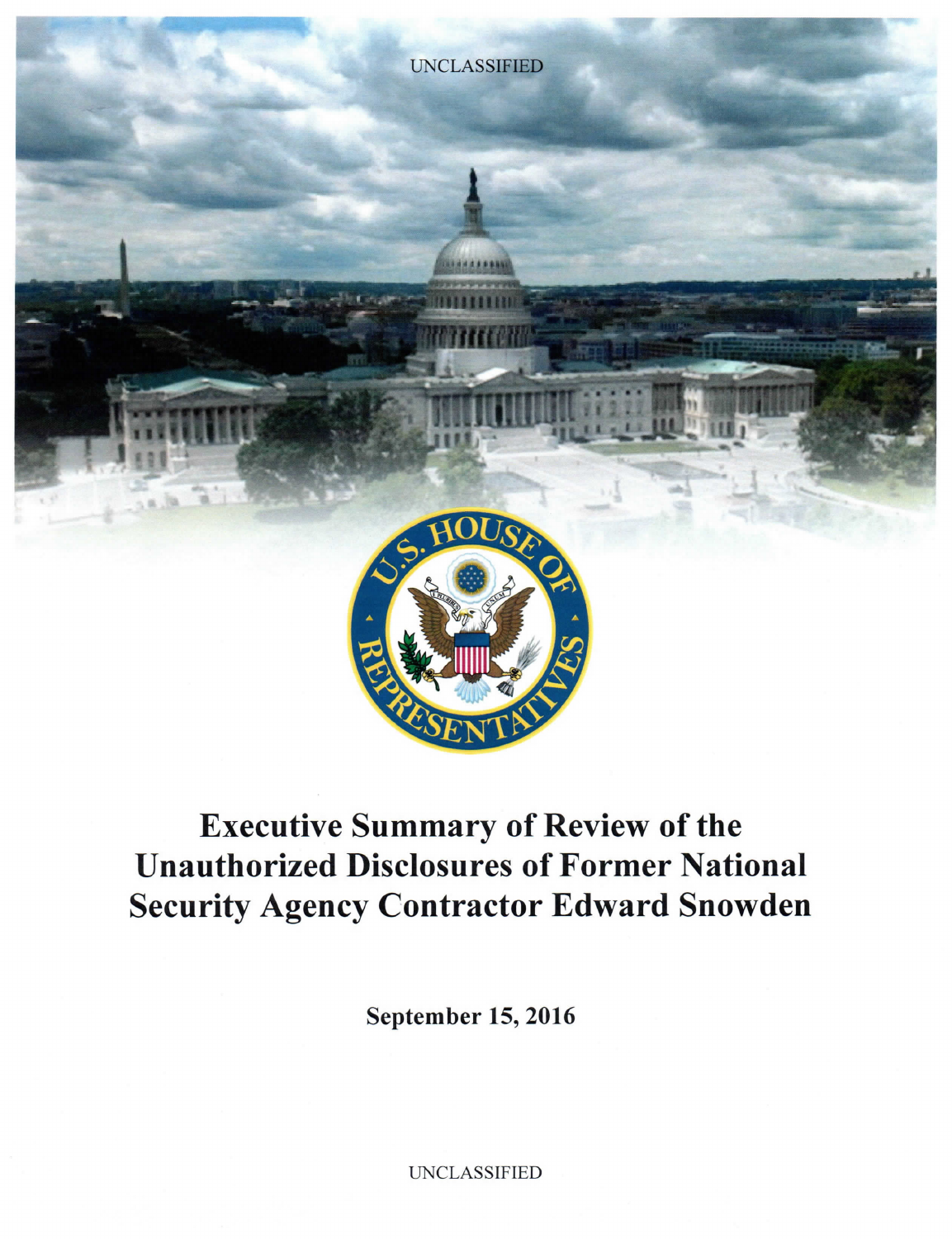#### INCLASSIFIED

In June 2013, fiormer National Security Agency O\TSA) contractor Edward Snowden perpetrated the largest and most damaging public release of classified information in U.S. intelligence history. In August 2014, the Chairman and Ranking Member of the House Permanent Select Committee on Intelligence (HPSCI) directed Committee staff to carry out a comprehensive review of the unauthorized disclosures. The aim of the review was to allow the Committee to explain to other Members of Congress—and, where possible, the American people—how this breach occurred, what the U.S. Government knows about the man who committed it, and whether the security shortfalls it highlighted had been remedied.

Over the next two years, Committee staff requested hundreds of documents from the Intelligence Community (IC), participated in dozens of briefings and meetings with IC personnel, conducted several interviews with key individuals with knowledge of Snowden's background and actions, and traveled to NSA Hawaii to visit Snowden's last two work locations. The review focused on Snowden's background, how he was able to remove more than 1.5 million classifled documents from secure NSA networks, what the 1.5 million documents contained, and the damage their removal caused to national security.

The Committee's review was careful not to disturb any criminal investigation or future prosecution of Snowden, who has remained in Russia since he fled there on June 23, 2013. Accordingly, the Committee did not interview individuals whom the Department of Justice identified as possible witnesses at Snowden's trial, including Snowden himself, nor did the Committee request any matters that may have occurred before a grand jury. Instead, the IC provided the Committee with access to other individuals who possessed substantively similar knowledge as the possible witnesses. Similarly, rather than interview Snowden's NSA coworkers and supervisors directly, Committee staffinterviewed IC personnel who had reviewed reports of interviews with Snowden's co-workers and supervisors. The Committee remains hopeful that Snowden will return to the United States to face justice.

The bulk of the Committee's 36-page review, which includes 230 footnotes, must remain classified to avoid causing further harm to national security; however, the Committee has made a number of unclassified findings. These findings demonstrate that the public narrative popularized by Snowden and his allies is rife with falsehoods, exaggerations, and crucial omissions, a pattem that began befiore he stole 1.5 million sensitive documents.

First, Snowden caused tremendous damage to national security, and the vast majority of the documents he stole have nothing to do with programs impacting individual privacy interests—they instead pertain to military, defense, and intelligence programs of great interest to America's adversaries. A review of the materials Snowden compromised makes clear that he handed over secrets that protect American troops overseas and secrets that provide vital defenses against terrorists and nation-states. Some of Snowden's disclosures exacerbated and accelerated existing trends that diminished the IC's capabilities to collect against legitimate foreign intelligence targets, while others resulted in the loss of intelligence streams that had saved American lives. Snowden insists he has not shared the full cache of 1.5 million classified documents with anyone; however, in June 2016, the deputy chairman of the Russian parliament's defense and security committee publicly conceded that "Snowden did share

1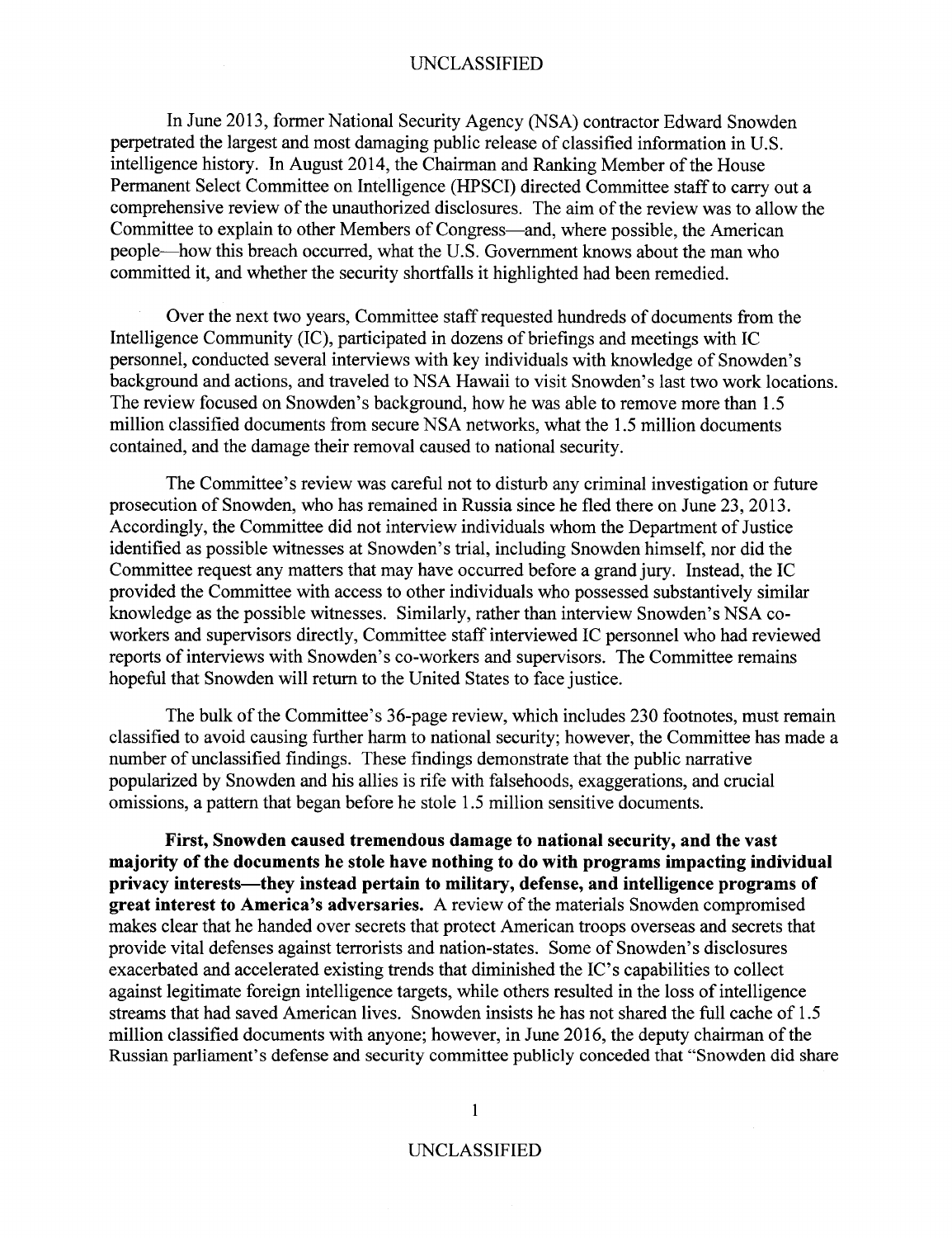## ENCLASSIFIED

intelligence" with his govemment. Additionally, although Snowden's professed objective may have been to inform the general public, the information he released is also available to Russian, Chinese, Iranian, and North Korean govemment intelligence services; any terrorist with Intemet access; and many others who wish to do harm to the United States.

The full scope of the damage inflicted by Snowden remains unknown. Over the past three years, the IC and the Department of Defense (DOD) have carried out separate reviewswith differing methodologies—of the damage Snowden caused. Out of an abundance of caution, DOD reviewed all 1.5 million documents Snowden removed. The IC, by contrast, has carried out a damage assessment for only a small subset of the documents. The Committee is concerned that the IC does not plan to assess the damage of the vast majority of documents Snowden removed. Nevertheless, even by a conservative estimate, the U.S. Govemment has spent hundreds of millions of dollars, and will eventually spend billions, to attempt to mitigate the damage Snowden caused. These dollars would have been better spent on combating America's adversaries in an increasingly dangerous world.

Second, Snowden was not a whistleblower. Under the law, publicly revealing classifled information does not qualify someone as a whistleblower. However, disclosing classified information that shows fraud, waste, abuse, or other illegal activity to the appropriate law enforcement or oversight personnel-including to Congress-does make someone a whistleblower and affords them with critical protections. Contrary to his public claims that he notified numerous NSA officials about what he believed to be illegal intelligence collection, the Committee found no evidence that Snowden took any official effort to express concerns about U.S. intelligence activities—legal, moral, or otherwise—to any oversight officials within the U.S. Government, despite numerous avenues for him to do so. Snowden was aware of these avenues. His only attempt to contact an NSA attomey revolved around a question about the legal precedence of executive orders, and his only contact to the Central Intelligence Agency (CIA) Inspector General (IG) revolved around his disagreements with his managers about training and retention of information technology specialists.

Despite Snowden's later public claim that he would have faced retribution for voicing concems about intelligence activities, the Committee found that laws and regulations in effect at the time of Snowden's actions afforded him protection. The Committee routinely receives disclosures from IC contractors pursuant to the Intelligence Community Whistleblower Protection Act of 1998 (IC WPA). If Snowden had been worried about possible retaliation for voicing concems about NSA activities, he could have made a disclosure to the Committee. He did not. Nor did Snowden remain in the United States to face the legal consequences of his actions, contrary to the tradition of civil disobedience he professes to embrace. Instead, he fled to China and Russia, two countries whose govemments place scant value on their citizens' privacy or civil liberties-and whose intelligence services aggressively collect information on both the United States and their own citizens.

To gather the files he took with him when he left the country for Hong Kong, Snowden infringed on the privacy of thousands of government employees and contractors. He obtained his colleagues' security credentials through misleading means, abused his access as a systems